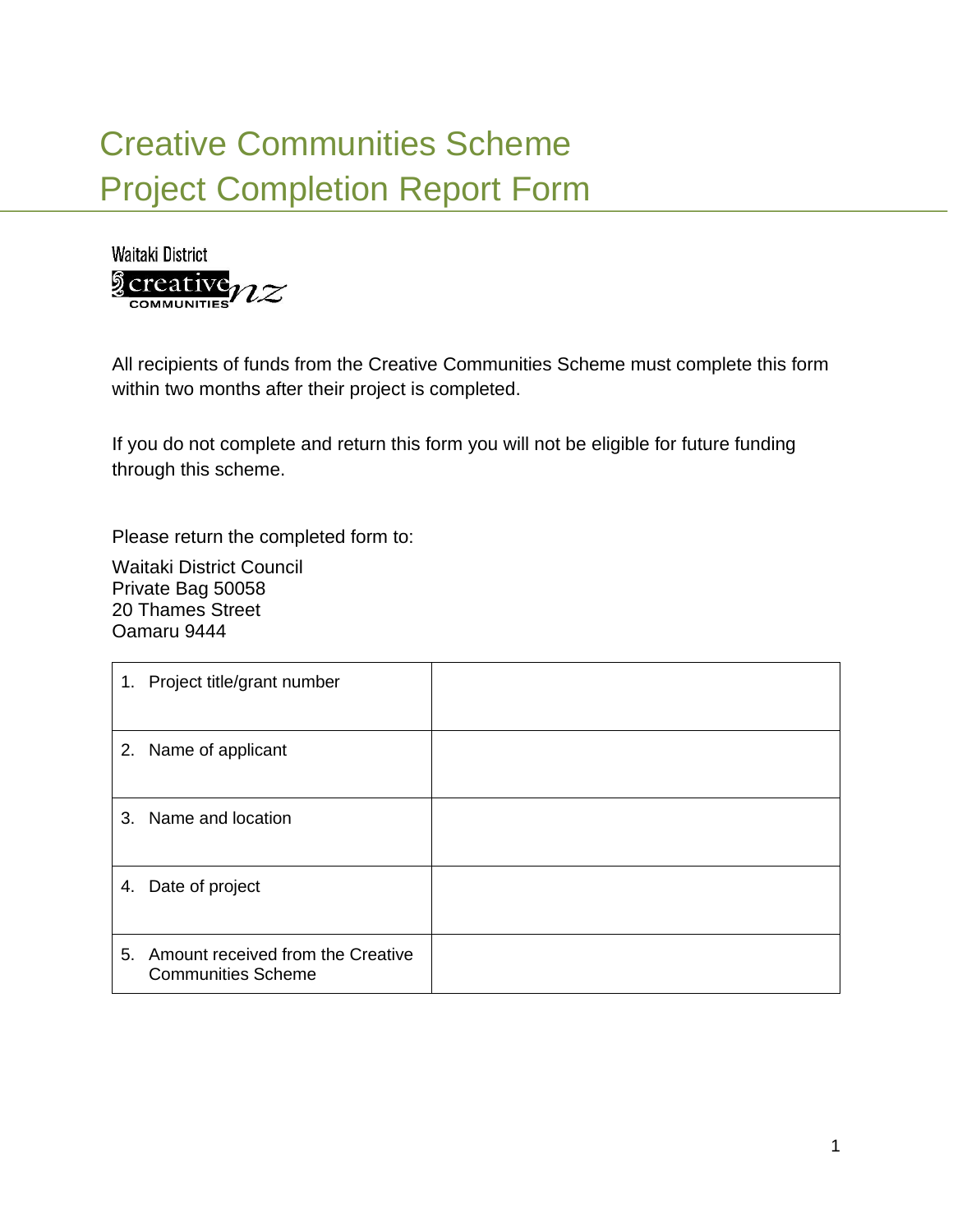6. Please give details of how the money was spent. Please account for both the Creative Communities Scheme funding and your own financial contribution to the project.

## **Project Costs:**

| Item           | Detail                             | Amount      |
|----------------|------------------------------------|-------------|
| eg Hall Hire   | eg 3 days hire at \$100.00 per day | eg \$300.00 |
|                |                                    | \$          |
|                |                                    | \$          |
|                |                                    | \$          |
|                |                                    | \$          |
|                |                                    | \$          |
|                |                                    | \$          |
|                |                                    | \$          |
|                |                                    | \$          |
|                |                                    | \$          |
|                |                                    | \$          |
|                |                                    | \$          |
| A : Total Cost |                                    | \$          |

## **Project Income:**

| Item                    | Detail                            | Amount        |
|-------------------------|-----------------------------------|---------------|
| eg Ticket Sales         | eg 250 tickets at \$15 per ticket | eg \$3,750.00 |
|                         |                                   | \$            |
|                         |                                   | \$            |
|                         |                                   | \$            |
|                         |                                   | \$            |
|                         |                                   | \$            |
|                         |                                   | \$            |
|                         |                                   | \$            |
|                         |                                   | \$            |
|                         |                                   | \$            |
|                         |                                   | \$            |
|                         |                                   | \$            |
| <b>B</b> : Total Income |                                   | \$            |